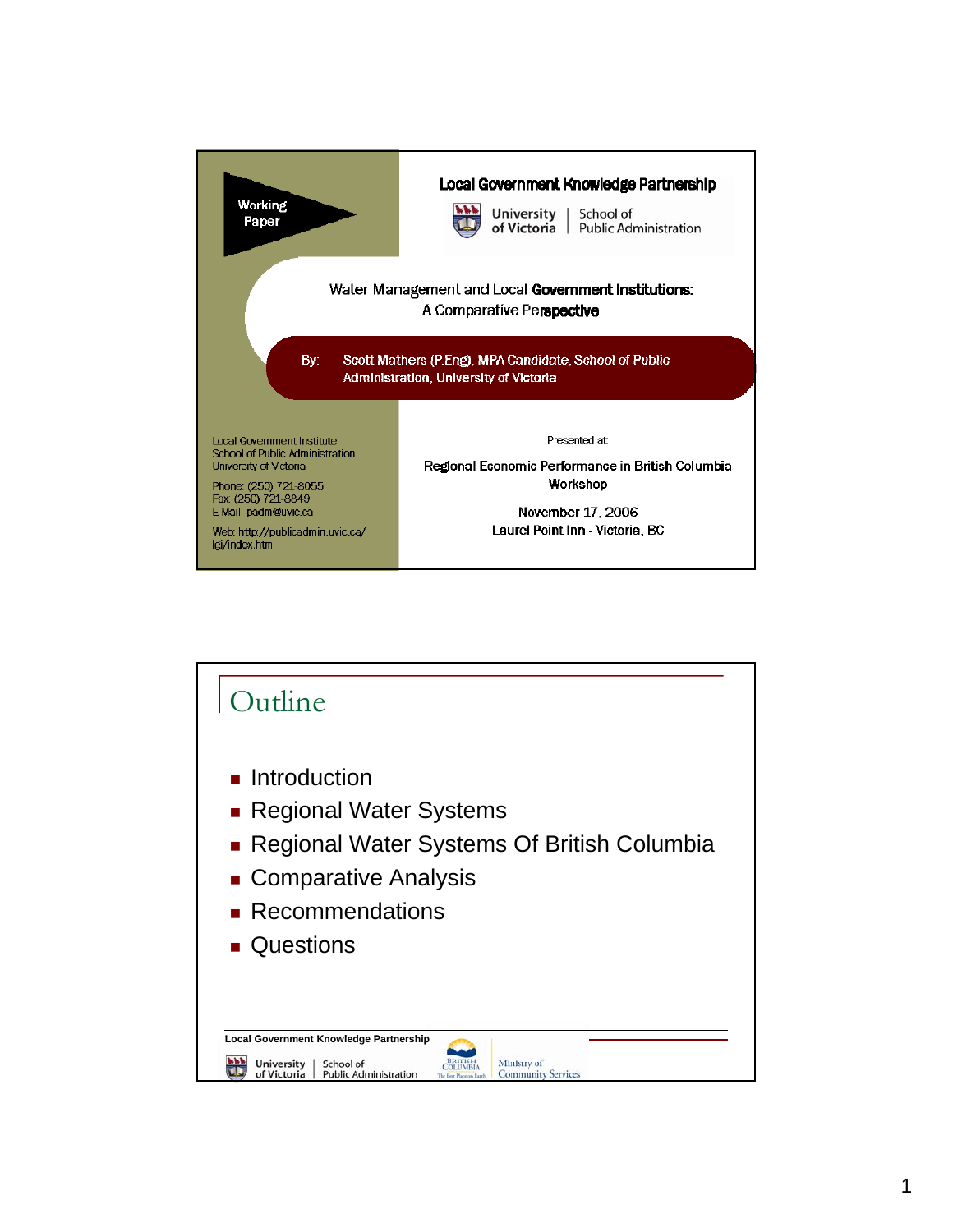

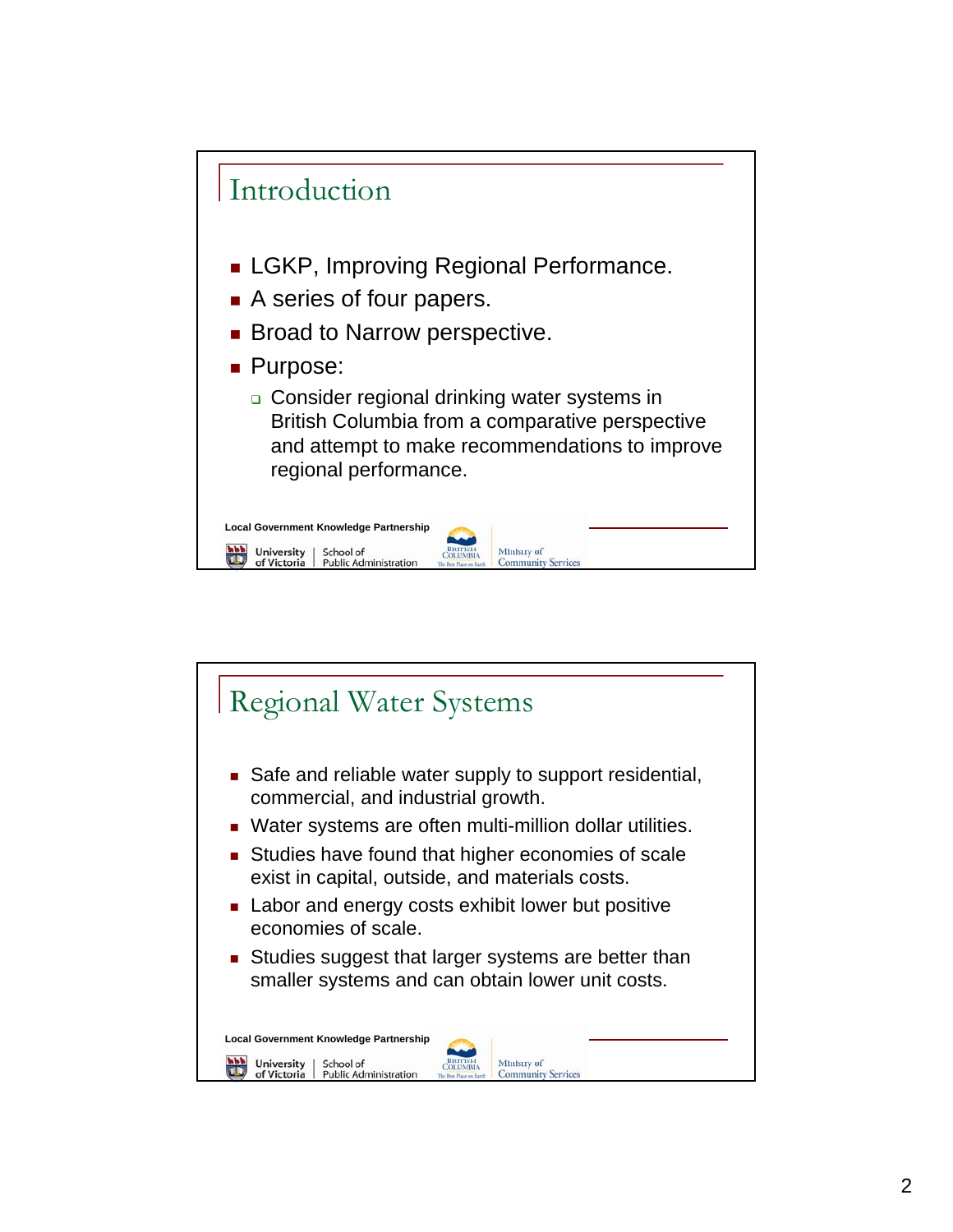

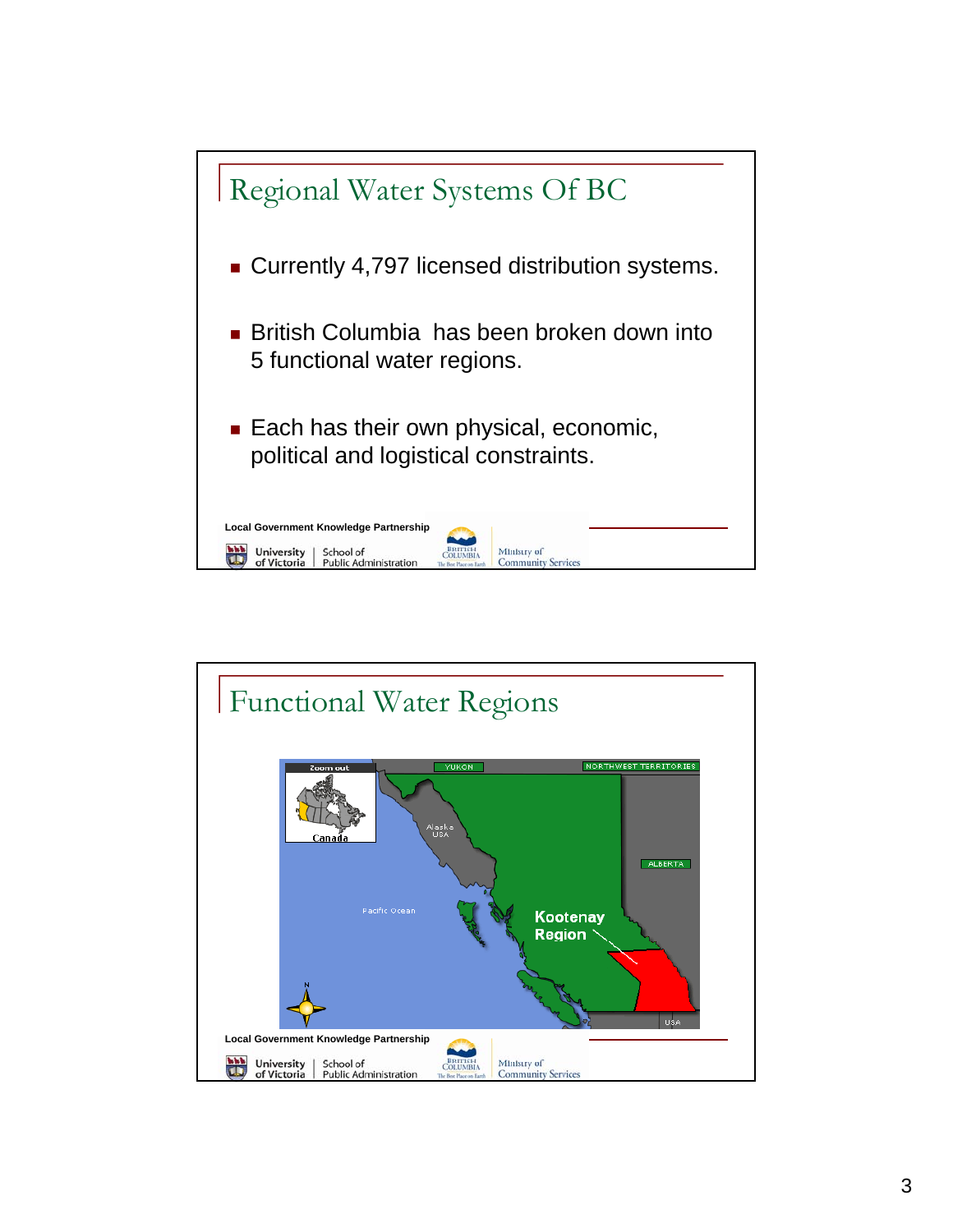| Region                              | Comparators                                                | <b>Similarity Criteria</b>                                              | Difference Criteria                                            |
|-------------------------------------|------------------------------------------------------------|-------------------------------------------------------------------------|----------------------------------------------------------------|
| <b>Island Areas</b>                 | • Vancouver Island<br>• New Zealand                        | • Island geography<br>• Level of economic and social<br>development     | • Contrasting Regional Planning<br>Approach                    |
| <b>Urban West</b><br>Coast          | • Greater Vancouver<br>• Seattle and King<br>County        | · Major urban center<br>• Located adjacent to the Ocean                 | • Different Regional Servicing<br><b>Administration Models</b> |
| <b>BC</b> Interior                  | • Kelowna, BC<br>· London, Ontario                         | · Large urban center<br>· Adjacent to many small<br>communities         | • Dissimilar regional servicing<br>bodies                      |
| Northern RC<br>and the<br>Kootenays | · Skeena Region<br>• Township of Black<br>River - Matheson | · Isolated rural community<br>• Minimal human and economic<br>resources | • Different provincial incentive<br>programs.                  |

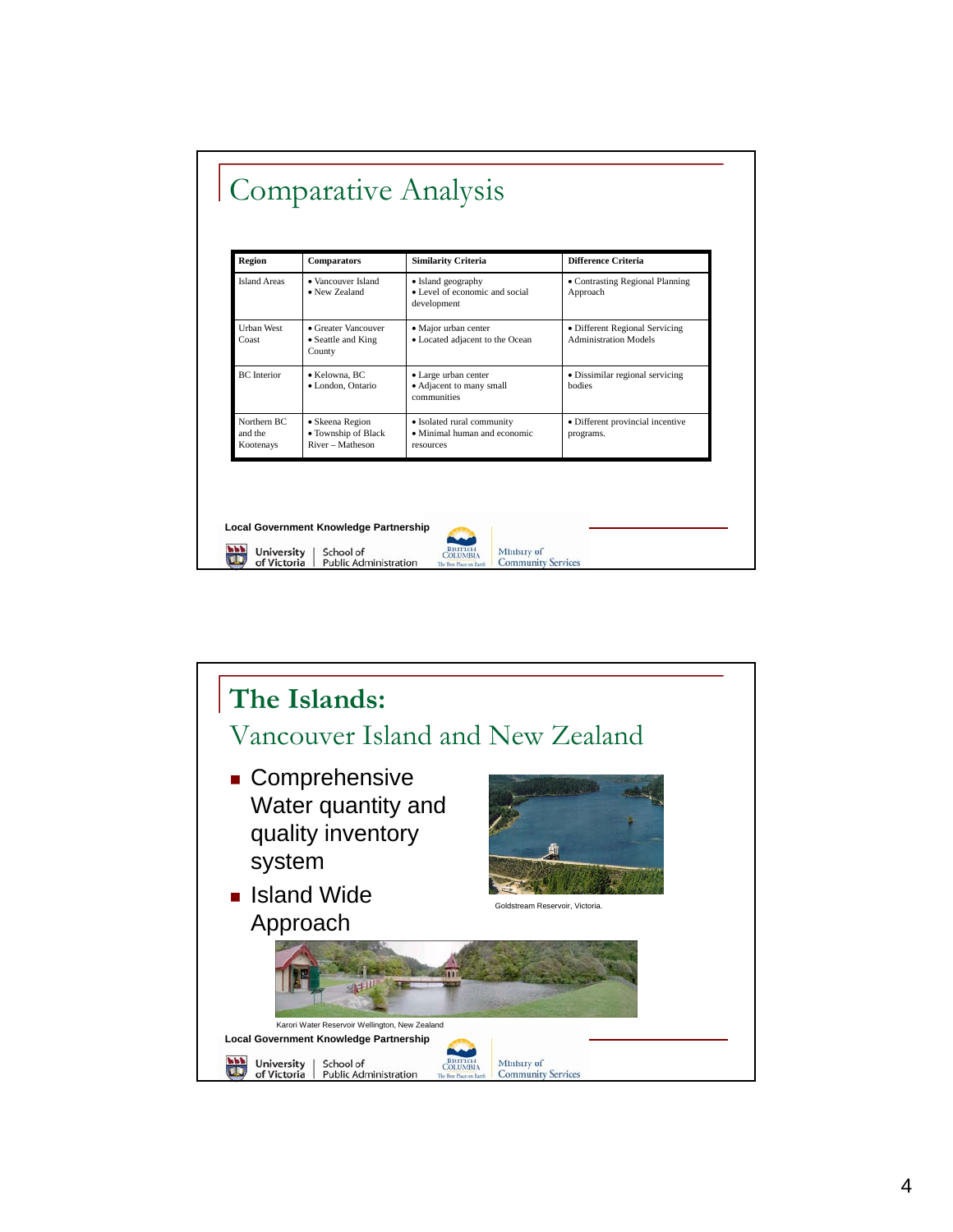

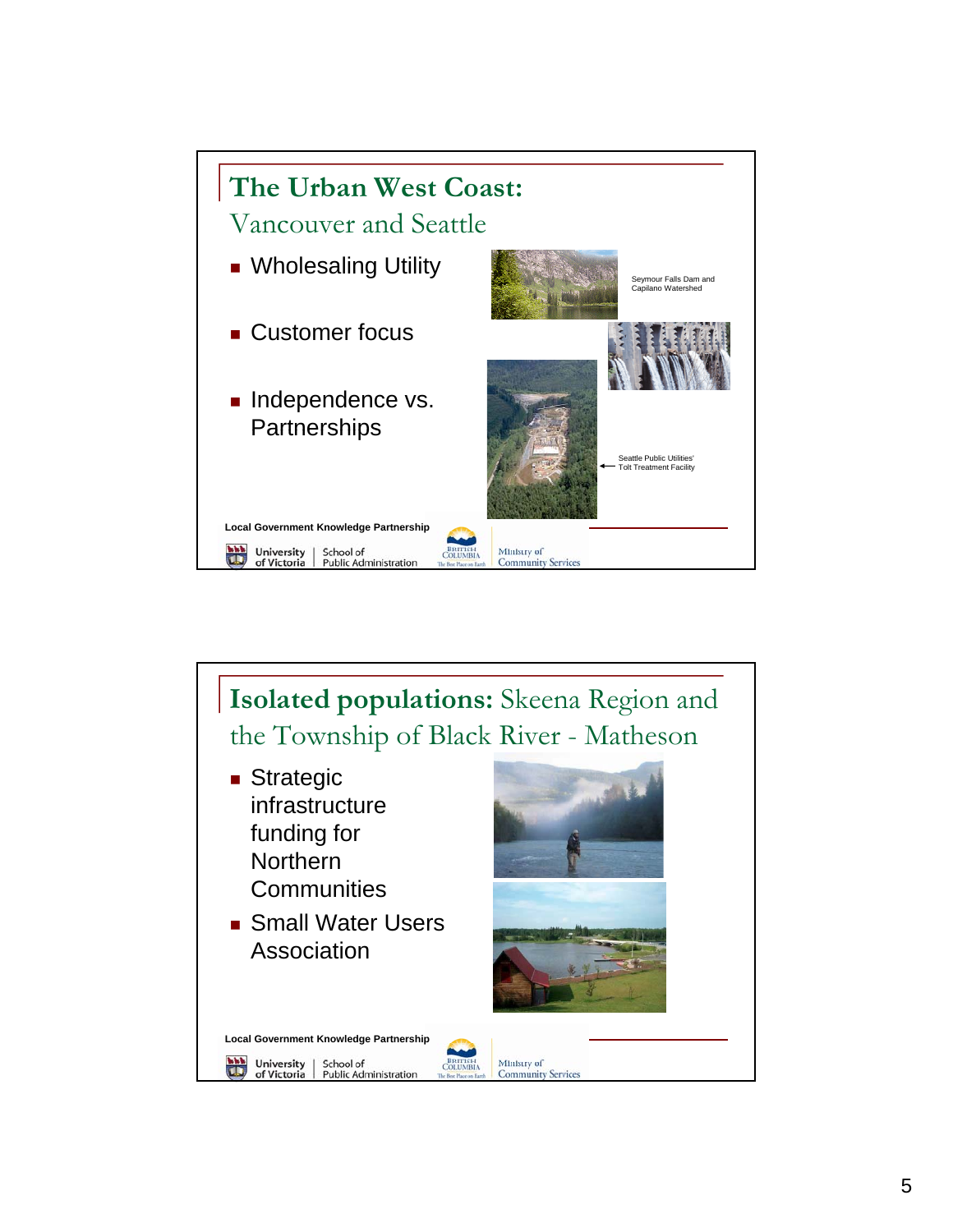